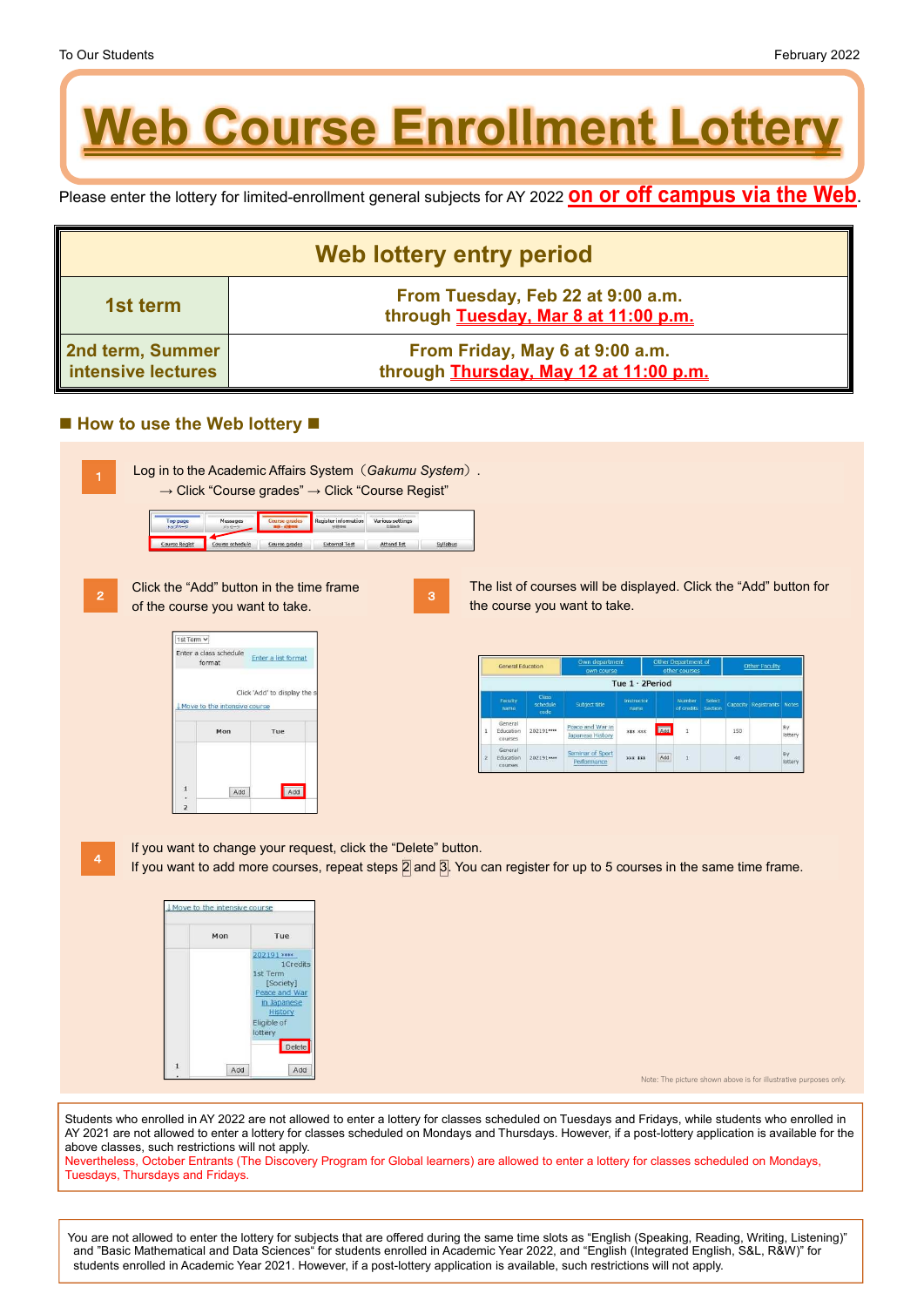## **How to view the Web lottery results**

## **How to submit a post-lottery application and how to drop a course you have been allowed to take by lottery**

|                                                                                                                                        | Web lottery results posted                   | <b>Post-lottery application period</b>                                        |
|----------------------------------------------------------------------------------------------------------------------------------------|----------------------------------------------|-------------------------------------------------------------------------------|
| 1st term<br>The first class sessions for the first term general subjects<br>will begin on Friday, April 8.                             | <b>From Tuesday, Mar 22</b><br>at 9:00 a.m.  | From Tuesday, Mar 22 at 12:00 p.m.<br>through Tuesday, Mar 29 at 11:00 p.m.   |
| 2nd term, Summer intensive lectures<br>The first class sessions for the second term general<br>subjects will begin on Friday, June 10. | <b>From Thursday, May 19</b><br>at 9:00 a.m. | From Thursday, May 19 at 12:00 p.m.<br>through Thursday, May 26 at 11:00 p.m. |

If you decide not to take a subject after you have been granted a place by lottery, please drop the subject during the post-lottery application period. \* After the post-lottery application period, you can drop the subject through the Academic Affairs System (Gakumu System) during the course registration period and the add/drop period.

Lottery results will be available only on the Web, and will not be posted on the bulletin board at the Building for General Education.

Information about the post-lottery application will be provided on the Web. You are not allowed to ask instructors for this information directly.

★Lottery results will be available on the course registration page in the Academic Affairs System.



If you want to apply post-lottery, click the "Add" button in the time frame of the course you choose on the course registration page in the Academic Affairs System.

| Mon | Tue |
|-----|-----|
| Add | Add |

| Own department<br>General Education<br>own course |                            |                                                  | Other Department of<br>other courses |     |                             |                  | Other Faculty |                            |            |
|---------------------------------------------------|----------------------------|--------------------------------------------------|--------------------------------------|-----|-----------------------------|------------------|---------------|----------------------------|------------|
| Tue 3 · 4Period                                   |                            |                                                  |                                      |     |                             |                  |               |                            |            |
| Faculty<br>name                                   | Class<br>schedule<br>code. | Subject title                                    | Instructor<br>name                   |     | Number<br>$-$ of<br>credits | Seket<br>Section |               | Capacity Registrants Notes |            |
| General<br>Education<br>courses                   | 202191***                  | The world of Narratives in<br>the Heian Period 3 |                                      | Add |                             |                  | $-100$        |                            | m<br>Space |
| General<br>Education<br><b>COUTSES</b>            | 202191 ****                | <b>Introduction to Sociology</b>                 |                                      | Add |                             |                  | 50            |                            | Space      |
|                                                   |                            |                                                  |                                      |     |                             |                  |               |                            | .          |

The courses with "Space" status are available for post-lottery application.

for a post-lottery.

Note: The picture shown above is for illustrative purposes only.